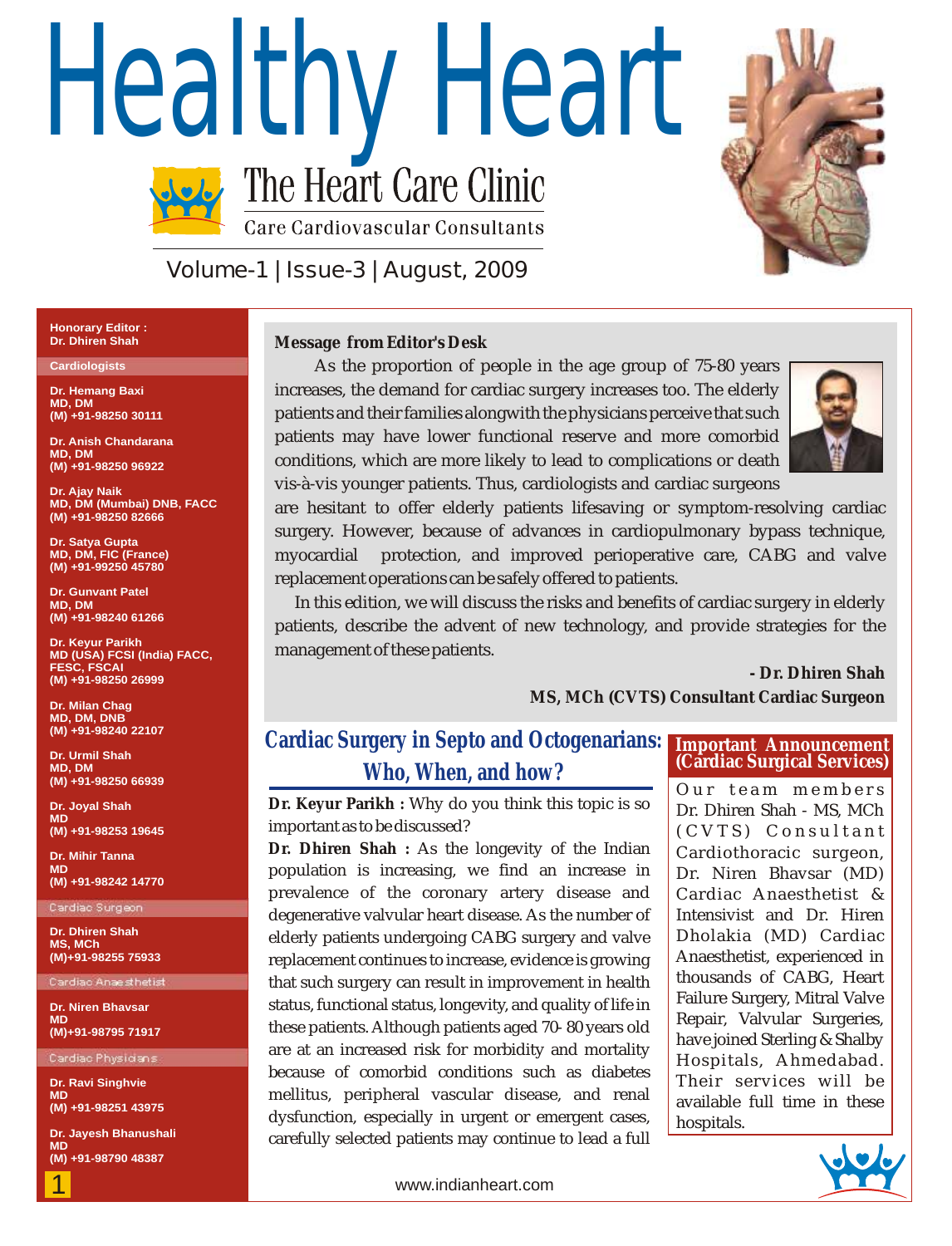

life after recovery from cardiac surgery.

**Dr. Keyur Parikh :** So, do you mean that all elderly patients can undergo cardiac surgery?

**Dr. Dhiren Shah :** Biological aging is quite heterogenous; so precise algorithm or cut off level for age cannot be made. Surgery should be an integrative and an individualized decision based on the timing, general condition of the patient, comorbidities. Several improvements like avoiding urgent surgery, reducing CPB time, not operating on patients in NYHA class IV, can definitely improve the long and short term survival and benefits.

**Dr. Keyur Parikh :** How can morbidity and mortality be improved in this subset of patients?

**Dr. Dhiren Shah :** Morbidity and mortality can be improved by

- New and improved pharmacological agents
- **Derative techniques**
- Improved technology
- Advances in cardiac anesthesia
- Myocardial protection during cardiac surgery and in surgical techniques n

However, cardiac tissues are often friable, and careful handling of the heart during all aspects of cardiac surgery is essential in elderly patients.

**Dr. Keyur Parikh :** What are the different technologies which can be of help in this subset of patients?

**Dr. Dhiren Shah :** In case of CABG following are the techniques adopted:

- **(a) Endoscopic Vein Harvesting:** This technique for Harvesting saphenous veins have decreased wound morbidity while preserving vein quality. In a study, wound complications in patients with endoscopic harvesting was (6.8%) than in patients who had open harvesting (28.3%).
- **(b) Off pump / Beating heart CABG:** is beneficial in case of
- Heavily calcified aortas
- History of impaired renal function with or without dialysis
- **History of neurological disease such as transient** ischemic attacks and cerebrovascular accidents.

On-pump CABG is associated with systemic inflammatory response and complications include

- Coagulation disorders due to platelet defects and plasmin activation
- Pulmonary dysfunction due to sequestration and degranulation of neutrophils. n

Clinical characteristics of the systemic inflammatory response include

- Pathological hypotension n
- Fever of noninfectious origin n
- Disseminated intravascular coagulation n
- Diffused tissue edema and injury n
- Multiple organ failure n

**(c) Minimally invasive surgery:** In CABG and valvular

surgery, introduction of minimally invasive surgery has drastically reduced the blood transfusion rate, hospital stay, and hospital cost, and induced faster recovery and thus



## **"Contemporary Percutaneous & Surgical Valve Repair and Replacement Workshop" January 2010**

The Heart Care Clinic will host a valvular heart disease workshop in January 2010 to co-incide with 3-C Con 2010 (January 8-10, 2010). It will be a surgical and catheter based percutaneous, valve repair and replacement workshop using the skill and expertise of the esteemed international faculty of 3-C Con 2010.

We will discuss and perform various cardiac valvular surgeries and procedures on *Patient of High Risk such as*:

- $\blacksquare$  Aortic Valve: 3-4 + AR AS>50 mm gradient
- $\blacksquare$  Mitral Valve: 3-4 + MRMS with MVA = <1.5 cm
- $\blacksquare$  Tricuspid: 3-4 + TR TS with mean gradient > 7 mm hg.
- $\blacksquare$  Pulmonary (PS) valve gradient > 40 mm/Hg

Screening of the patients will be held at The Heart Care Clinic.

Patients will be provided following FREE services if accompanied by your note stating "Valve Workshop 2010". 1. Consultation 2. ECG 3. 2-D Echo with doppler

**For further details and queries, contact any of our team members listed on the front page or The Heart Care Clinic**

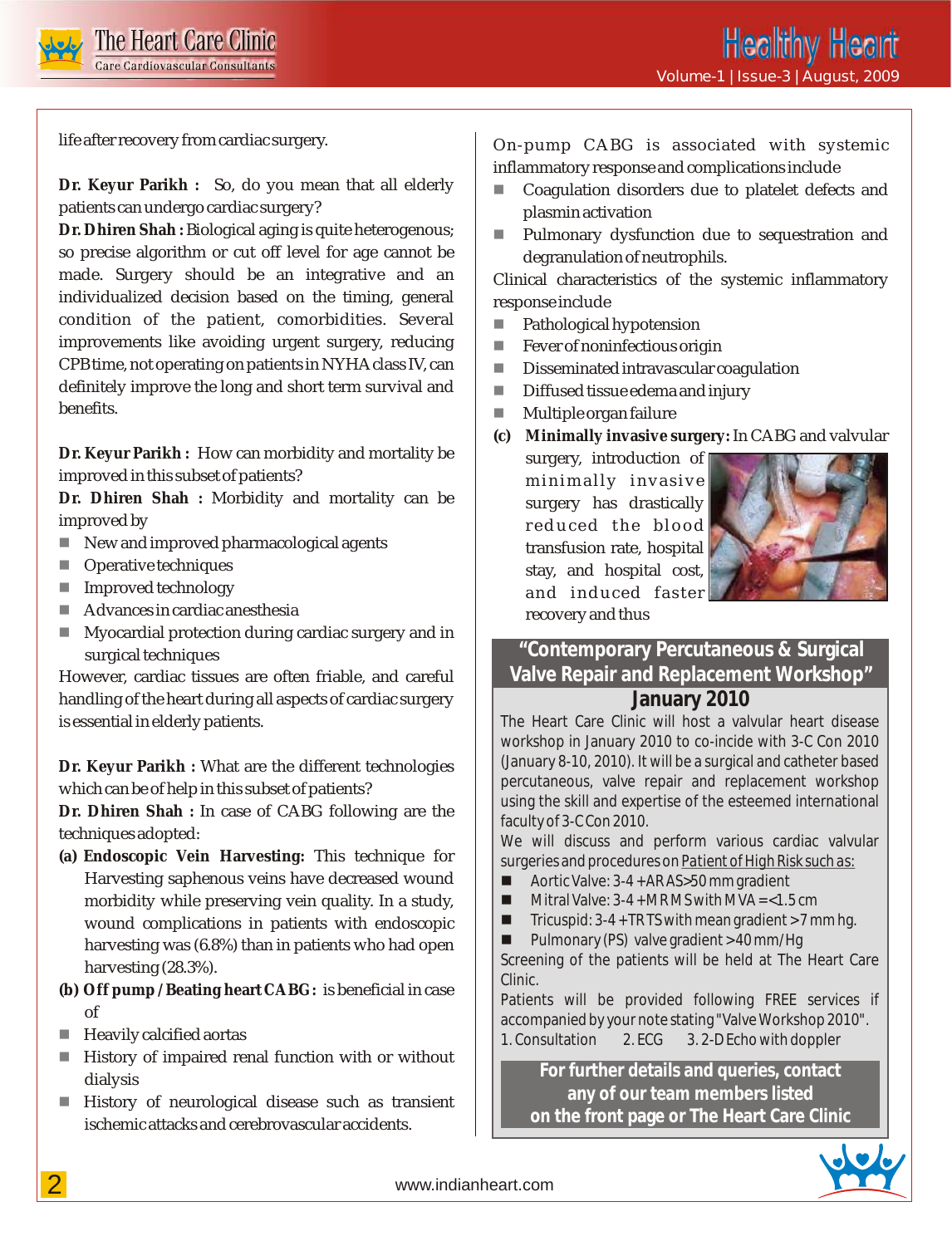The Heart Care Clinic **e Cardiovascular Consultants** 

quicker return to work. For Coronary artery disease, **Hybrid procedure can be used in elderly patients.**

**Dr. Keyur Parikh :** What is *"Hybrid Procedure"* and is it done on a routine basis?

**Dr. Dhiren Shah :** Hybrid revascularization entails performing both a PCI procedure and the surgical grafting of the LIMA to the LAD, using a minimally



invasive approach, typically within one to two days of each other. As there is still no alternative to LIMA to LAD bypass graft with excellent long term results, as practically this graft LIMA to LAD never gets blocked life long. Stenotic lesion in other

coronary artery i.e. LCX & RCA are treated by PTCA or Angioplasty. This trend has started in European countries, with faster recovery and good results and back to work in 2-3 weeks. Now O.T.s are designed with built in cath lab facility so that both can be done simultaneously or in a stage manner.

**Dr. Keyur Parikh :** What are the most common problems of prolonged ICU stay in elderly patients?

**Dr. Dhiren Shah :** In cardiac surgery, the most common outcomes affecting length of stay are atrial fibrillation and pleural effusion. Complications that occur more often in octogenarians than in younger patients are severe low-output state, reintubation, and atrial fibrillation.

- (a) Atrial fibrillation occurs postoperatively in 30-50% of patients after CABG & Valve surgery, leading to marked morbidity, including hypotension, heart failure, thromboembolic complications, prolonged hospital stay, and increased hospital costs. With advancing age, fibrosis in the atria increases, a situation that leads to side-to-side uncoupling of myocardial fiber bundles and development of nonuniform anisotrophy, ultimately leading to reentrant excitation and atrial fibrillation.
- (b) Pleural effusion is common after cardiac surgery, occurring in 45-63% of cases. In CABG surgery, pleural effusion occurs primarily as a result of surgical excision of the internal mammary artery,



which prevents alveolar expansion and predisposes patients to atelectasis. Treatment is diuresis and/or thoracentesis.

(c) Cerebrovascular accidents are important complications of surgery in elderly patients. The increased incidence of strokes is expected in octogenarians because compared to younger patients, the elderly tend to have more advanced cerebral vascular disease, a greater incidence of cerebrovascular accidents, and more advanced aortic arteriosclerosis. Aortic calcification, age, perioperative hypotension, and prolonged bypass time are important determinants of perioperative strokes.

# **Venous Thrombo Embolism (VTE) Clinic**



We are conducting a free clinic for patients suffering from:

- 1. Deep Vein Thrombosis
- 2. Pulmonary Embolism
- 3. Venous Thromboembolism

So, please contact us if you have patients suffering from thombosis/embolism.

**The patient will be provided free of cost:**

1. Consultation 2. Free preliminary work up 3. Free ABI 4. Free Echo

**For further details and queries, contact any of our team members listed on the front page or The Heart Care Clinic**

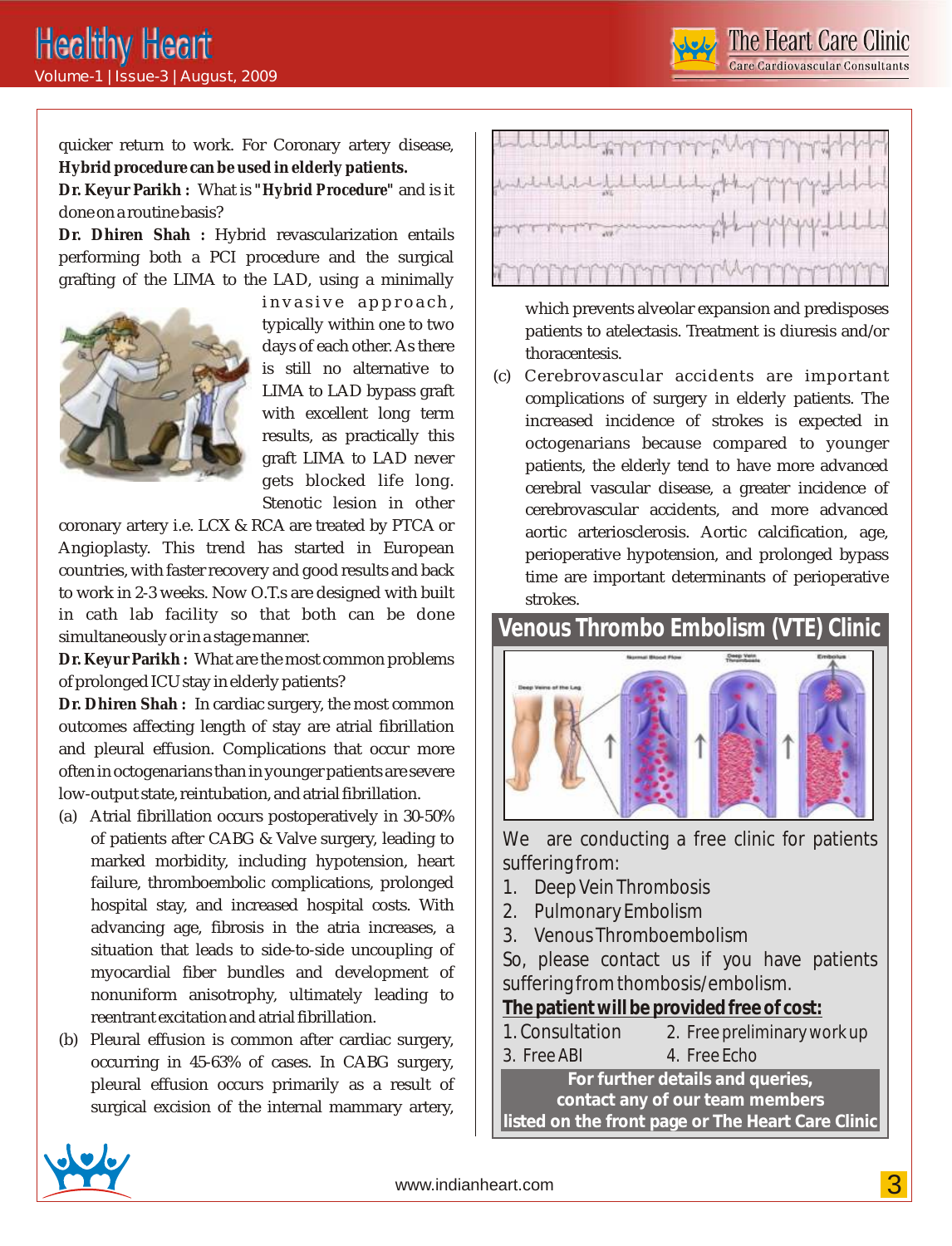

**Dr. Keyur Parikh :** When and how should CABG be performed in octogenarians?

**Dr. Dhiren Shah :** Septuagenarians and Octogenarians referred for cardiac surgery should be evaluated thoroughly for

- Physical fitness n
- Medical fitness n
- Psychological fitness (people with positive attitude have good outcome), assessment of the disease and its severity. n

Also, the efficacy and input of medical management administered has to be considered.

- Unstable angina n
- Crescendo angina n
- Tight left main disease n
- Critical left main equaling disease are the **candidates for surgery with due risk.**  n

Patient and family should be well educated before surgery about the risks and benefits so that they can independently take the decision without any bias.

**Preoperatively,** Chest physiotherapy and exercise should be initiated. Friability of the tissue should be assessed. Antiplatelet drugs should be strictly stopped before 5 days of surgery, so that chances of bleeding are reduced and, thus, also the complications related to the multiple blood transfusions.

**During surgery the following points need to be kept in mind**

- Minimal touch technique n
- Non-insistence of multiarterial grafts n
- Beating heart surgery, if possible n
- Speed in surgery n
- Minimally invasive vein harvesting n
- Good, clean and haemostatic work n

**In post operative care, the following is essential** 

- Good analgesia
- Intense physiotherapy n
- Early mobilization (the corner stone of better recovery) n
- Good psychological support of doctors and families n

**Dr. Keyur Parikh :** What does the data indicate as regards feasibility of combined surgeries i.e. CABG + Valve surgery in elderly?

**Dr. Dhiren Shah :** Combined surgery of coronary artery disease and valve surgery definitely has slightly higher mortality and morbidity. Some reports have suggested higher risk in women because of smaller artery, diffused atherosclerosis and late referral because of female gender.

 If a coronary artery disease patients has moderate valvular lesion then it is always better to leave the valvular pathology, as the progression of that lesion, is going to be slower in octogenarians, and is going to outnumber the years he is going to survive.

**Dr. Keyur Parikh :** Degenerative Aortic valve disease is very common. What are the important points to be

# **PRIMARY PULMONARY HYPERTENSION CLINIC**

PULMONARY HYPERTENSION-A FATAL DISEASE- NEWER TREATMENTS EVALUATING NEW THERAPY

The Heart Care Clinic is conducting the Pulmonary Hypertension Clinic exclusively for patients with:

- 1. Severe Primary Pulmonary Hypertension (rare but very disabling and fatal
	- disease)
- 2. Pulmonary Hypertension secondary to a) Collagen Vascular disease or



b) HIV or c) Other Disease

In patients with World Health Organization (WHO) functional

class III who have not responded to conventional therapy.

Specialized care in PPH raises better hopes for the future in management of patients with pulmonary hypertension.

Please contact us if you have patients suffering from pulmonary hypertension.

We will be glad to provide FREE OF COST:

- a) consultation
- b) echocardiography
- c) follow-up for next twelve months
- d) VQ scan (if indicated)
- e) CT angiogram (if indicated)
- f) pulmonary function test (if indicated)
- g) angiography (if indicated)

**For further details and queries,**

**contact any of our team members**

**listed on the front page or The Heart Care Clinic**

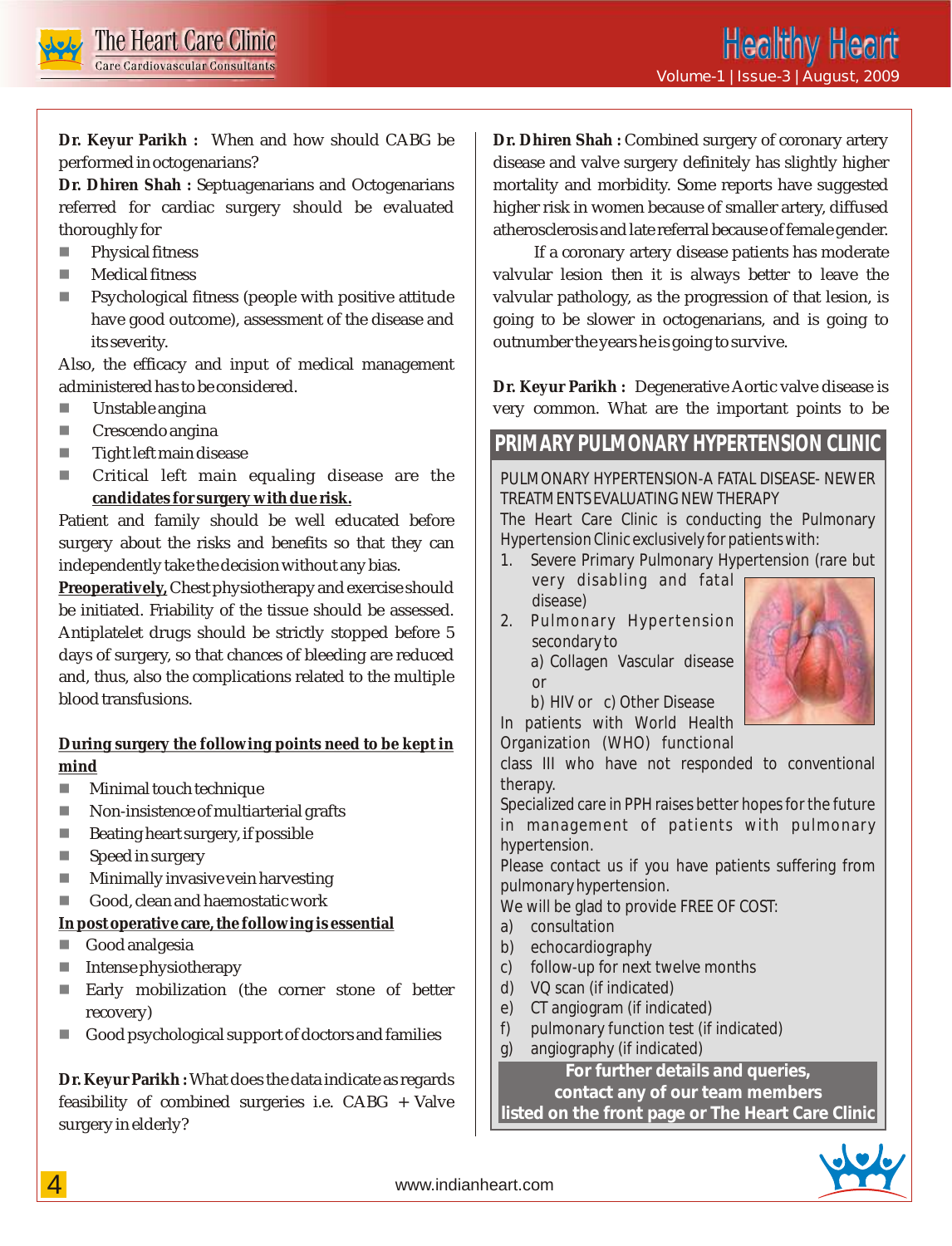remembered while planning surgery in octogenarians? **Dr. Dhiren Shah :** The diagnosis of aortic stenosis by physical examination is more difficult in elderly patients. The systolic murmur can be soft, despite severe disease. A slow rising carotid pulse, although quite specific, has a low sensitivity. When a correct diagnosis of significant

calcified aortic stenosis has been made, a regular follow-up should include the identification of the onset of symptoms or left ventricular dysfunction and a



careful Doppler echocardiogram. Predictors of the rate of haemodynamic progression of aortic stenosis in the individual patient are still unknown. Surgery should certainly not be decided on the basis of numbers only, such as mean transaortic gradient or mean valve area in asymptomatic patients > 80 years old. In symptomatic patients with severe aortic stenosis (valve area < 1 cm2 or 0.62 m-2), aortic valve replacement should, however, be done before development of unstable symptoms and not resorted to as a desperate measure in class IV patients.

**Dr. Keyur Parikh :** Do patients and family education play an important role in the management of elderly patients? **Dr. Dhiren Shah :** Education of patients and their families is another key component in cardiac surgery. Patients and their families should receive preoperative and postoperative educational materials written by cardiac surgical team to provide a detailed description of cardiac surgery. Physicians should also educate the patients and families and guide them to the proper centre where such surgeries are done with proper expertise and good infrastructural backup. Patients who opt for elective surgery should have a preoperative evaluation in the preadmission test center that includes physical examination, tests, and an educational overview of what to expect before and after surgery.

**Psychological depression** is common after coronary surgery, especially in elderly patients. Patients need education and reinforcement that depression is a normal response to a major cardiovascular event. Elderly patients also have an increased incidence of noncompliance with their medications.

Poor compliance of elderly patients is due to

- Costly drugs n
- Use of multiple drugs n
- Mental Impairment n
- Visual and hearing disabilities n
- Living on one's own n

Discharge planning is an integral part of patients' hospitalization for cardiac surgery alongwith good exercise training.

Following medicines are routinely prescribed after CABG in these patients:

- Aspirin n
- Statins n
- ACE (or ARB) inhibitors n
- Betablockers, especially in LV Dysfunction or Heart Failure n
- Mild diuretics for hypertension or heart failure n

Clopidogrel is not routinely used because of risk of cerebrovascular accident.

# **Echocardiography Fellowship Course "New Dates"**

**Registration Fees :** 

- INR 10,000 Practicing Physicians / Doctors
- **Time :** 9.00 am to 8.00 pm

(Monday to Saturday)

**Place :** The Heart Care Clinic, Ahmedabad

*Due to an overwhelming response to the Echocardiography Course, we are announcing new batches*

- (A) 24-08-2009 to 29-08-2009\*
- (B) 05-10-2009 to 10-10-2009
- (C) 23-11-2009 to 28-11-2009

\*We are preponing the batch of September to August.

**For Registration, kindly contact Mrs. Komal Shah M +91-9825146696 ASAP**

**Please visit www.indianheart.com to Download Program Brochure & Registration Form**

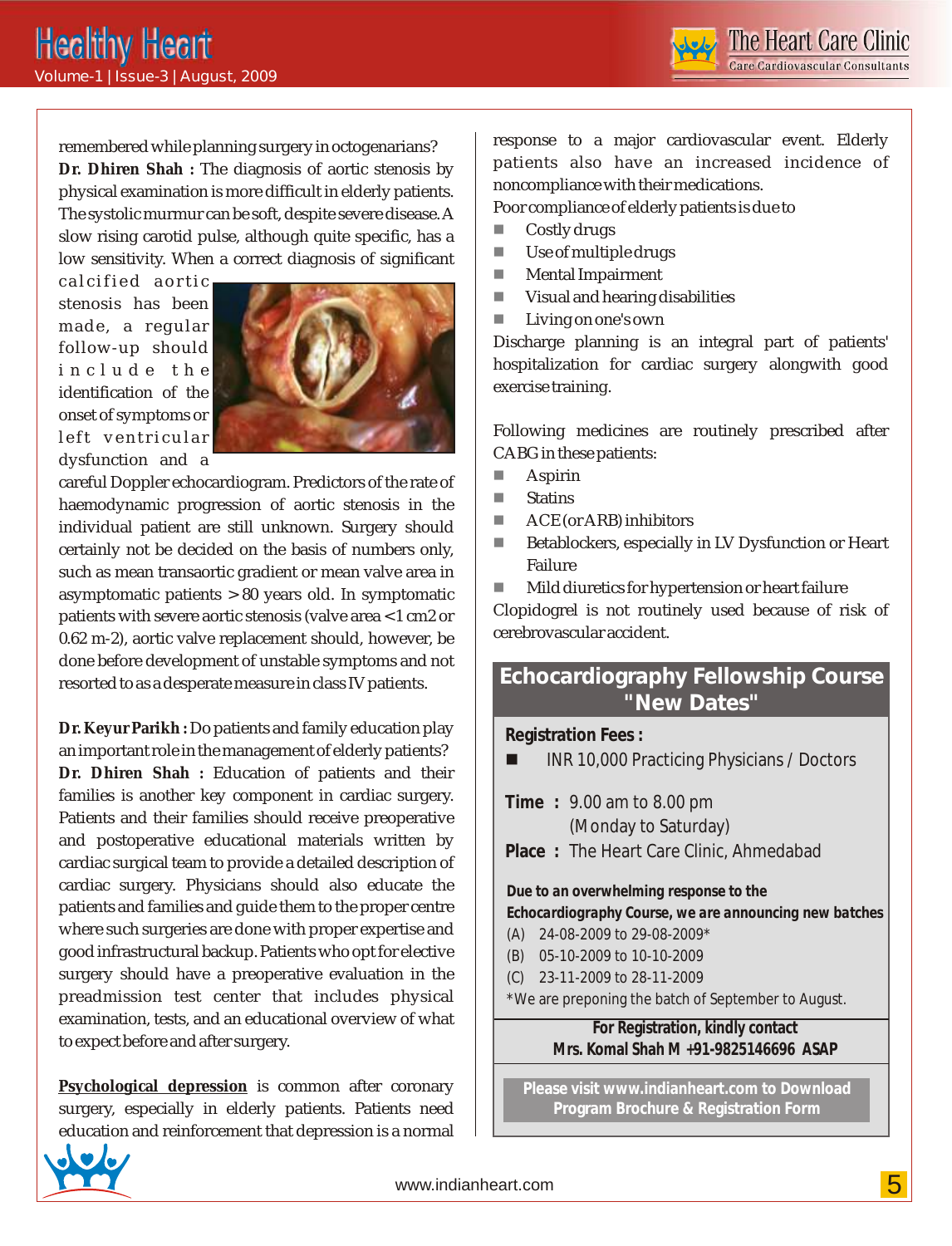

# **Quiz of the Month**

| 1.<br>2.             | What is percentage of atrial fibrillation in post<br>7.<br>operative case of CABG?<br>(a) $5-10\%$ (b) $10-20\%$ (c) $20-30\%$ (d) $30-50\%$<br>What is the cut of level of Aortic Valve stenosis for          |               |                       | Aortic regurgitation is very common pathology in<br>following disorders<br>(a) Rheumatic heart Disease<br>(b) Marfan Syndrome                         |                 |                          |                                           |        |
|----------------------|----------------------------------------------------------------------------------------------------------------------------------------------------------------------------------------------------------------|---------------|-----------------------|-------------------------------------------------------------------------------------------------------------------------------------------------------|-----------------|--------------------------|-------------------------------------------|--------|
|                      | surgery?                                                                                                                                                                                                       |               |                       | (c) Barlows disease                                                                                                                                   |                 |                          |                                           |        |
| 3.                   | (a) $0.6cm/m2$ (b) $1cm/m2$ (c) $1.5cm/m2$ (d) $2cm/m2$<br>What are the chances of pleural effusion post<br>operative CABG?                                                                                    |               |                       | (d) Infective endocardities<br>Which of the following is a non indicator of CABG<br>8.<br>in octogenarians?<br>(a) Left main disease                  |                 |                          |                                           |        |
| 4.                   | (a) $20-30\%$ (b) $35-45\%$ (c) $45-65\%$ (d) $65-75\%$<br>What is the chance of leg wound infection in post<br>operative CABG patient?                                                                        |               |                       | (b) Unstable angina<br>(c) Chronic stable angina                                                                                                      |                 |                          |                                           |        |
| 5.                   | (a) $1-2\%$ (b) $4-20\%$<br>(c) $20-30\%$ (d) $30-40\%$<br>What is the most common problem post on pump<br>$CABG$ ?<br>(a) Bleeding<br>(b) SIRS                                                                |               |                       | (d) Crescendo angina<br>Which drug is to be avoided in elderly patient?<br>(b) ACE inhibitors<br>(a) Ecosprin<br>(c) Clopidogrel<br>(d) Beta blockers |                 |                          |                                           |        |
| 6.                   | (c) Hypoxia<br>(d) CV stroke<br>What is LIMA?<br>(a) Left internal mammary artery<br>(b) Left intercoastal muscular artery<br>(c) Lateral intercoastal mammary artery<br>(d) Lateral internal muascular artery |               |                       | 10. Which Valve is preferred in eldery patients for valve<br>replacement?<br>(a) Metallic Valve<br>(b) Bioprosthetic valve<br>(c) Homograft           |                 |                          |                                           |        |
|                      |                                                                                                                                                                                                                |               |                       |                                                                                                                                                       |                 |                          |                                           |        |
|                      |                                                                                                                                                                                                                |               |                       |                                                                                                                                                       |                 |                          |                                           |        |
|                      | Please send your feedback and answers to the Quiz for this                                                                                                                                                     |               | <b>Feed Back Form</b> | Answer Sheet of the Quiz of Healthy Heart                                                                                                             |                 |                          | <b>Volume 1 Issue-3 (20, August 2009)</b> |        |
|                      | issue and drop it in the post box:                                                                                                                                                                             |               |                       | <b>Question No.</b>                                                                                                                                   | A               | B                        | $\mathbf c$                               | D      |
|                      | Degree ____________ Name of clinic/hospital: __________________                                                                                                                                                |               |                       | Question-1<br>Question-2                                                                                                                              | $\bigcirc$<br>О | $\bigcirc$<br>$\bigcirc$ | $\bigcirc$<br>О                           | O<br>О |
|                      |                                                                                                                                                                                                                |               |                       | Question-3                                                                                                                                            | О               | O                        | O                                         | O      |
|                      | Contact No. (O) _____________________ (Mobile) _________________________________                                                                                                                               |               |                       | Question-4<br>Question-5                                                                                                                              | $\bigcirc$<br>O | $\bigcirc$<br>O          | $\bigcirc$<br>O                           | O<br>O |
| $\blacksquare$       | Did you like this issue?                                                                                                                                                                                       | Yes $\square$ | No                    | Question-6<br>Question-7                                                                                                                              | О<br>О          | O<br>O                   | Ő<br>О                                    | O<br>О |
|                      | Did you like the Topic of the issue?                                                                                                                                                                           | Yes $\square$ | No                    | Question-8                                                                                                                                            | О               | O                        | О                                         | O      |
| П.<br>$\blacksquare$ | Do you think this issue updated your<br>academic knowledge?                                                                                                                                                    | Yes $\square$ | No                    | Question-9<br>Question-10                                                                                                                             | O<br>О          | $\bigcirc$<br>O          | O<br>О                                    | O<br>O |

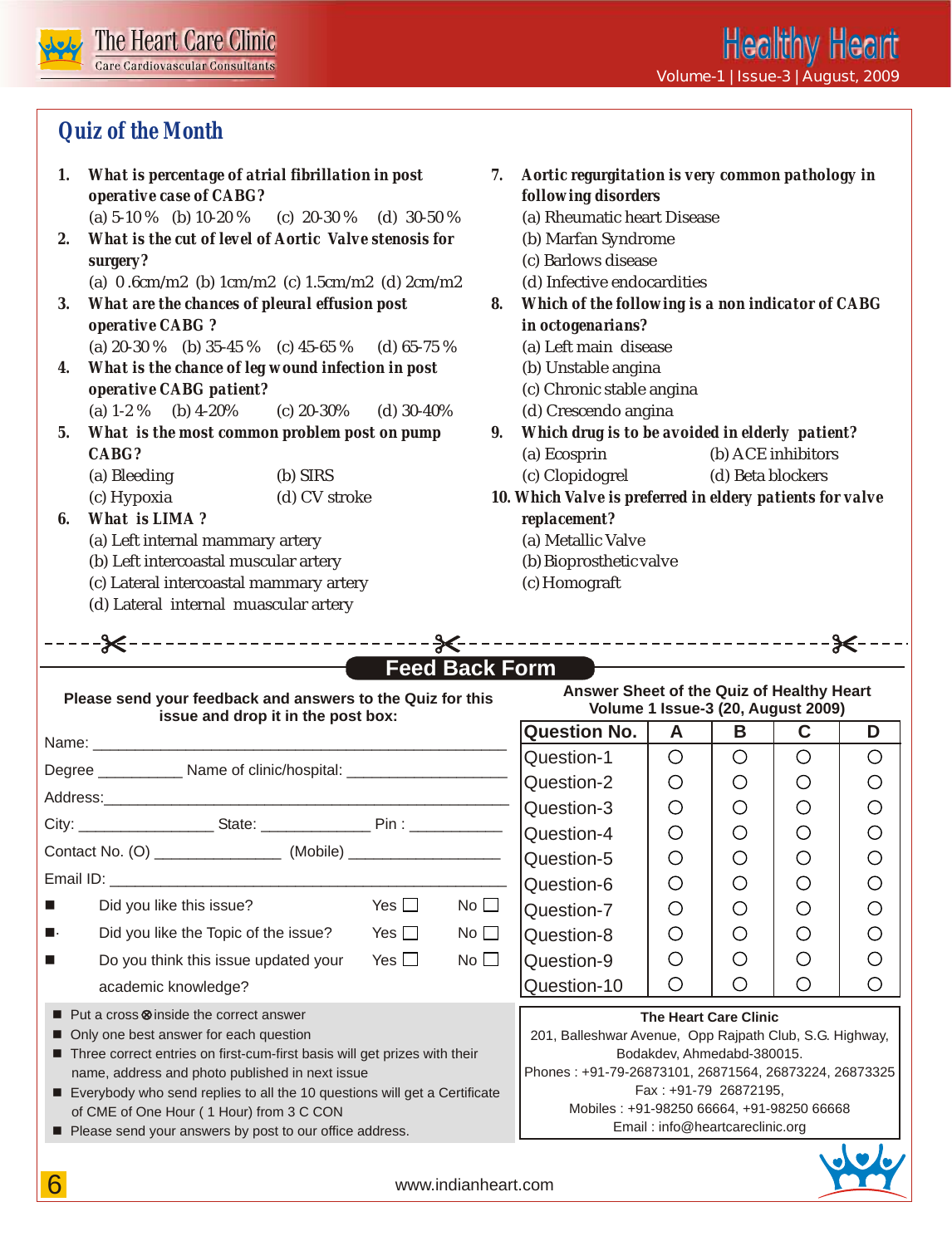

# **Winners of Previous Issue**







**Dr. Vimal Sardava Dr. I. L. Chandelkar Dr. J. D. Shah MD Morbi MD (Medicine) Jaora**

**MD Bayad**

**Dr. Suresh Jain MD Mandsaur**

**Next issue of Healthy Heart will be on "Recent Advances in Cardiopulmonary Resuscitation: Cardio Cerebral Resuscitation "**

### **Quiz and Answers of Previous Issue Focus on Arrhythmia & HF Management**

- *1.* B. Intracardiac electrical impulse record
- *2.* B. 35 55 ms
- *3.* D. All of the above
- *4.* C. Ventricular Tachycardia
- *5.* D. All of the above
- *6.* D. All of the above
- *7.* C. Remote wireless monitoring
- *8.* D. All of the above
- *9.* D. All of the above
- *10.* A. NYHA Class 2

# **Carotid, Renal and PVD Workshop**

Dr. Asit Jain - USA

- **Dr. William Wijns Belgium**
- 
- 
- **n Dr. Arvind Nanjundappa USA Dr. Rajesh Dave USA**
- - *All the four doctors are renowned*
	- *Interventional Cardiologist specializing in carotid cases.*

**January 11-12, 2010**

After hosting a successful Carotid Workshop in August and due to the positive response, **The Heart Care Clinic is holding a Carotid, Renal & PVD Workshop once again in January ,2010**

**Patients who are at High Risk are :** 

- Older Age n
- Family history of heart or vascular disease n
- Past or current smokers n
- High blood pressure n
- **Diabetes** n
- High cholesterol levels n
- **Obesity** n
- Too little exercise or physical activity n

 A screening camp of the patients will be held in the month of December at The Heart Care Clinic. Patients will be provided following **FREE** services 1. Consultation 2. Carotid or Renal Color Doppler 3. ABI 4. ECG

**Time : 12.00 Noon-5.00 pm at The Heart Care Clinic** 

www.indianheart.com 7 *Discounted Carotid Angioplasty & Angiography will be offered* Please contact us for further details : **Organized by :** The Heart Care Clinic, 201, Balleshwar Avenue, Opp. Rajpath Club, S. G. Road, Bodakdev, Ahmedabad-380015.

Mr. Ketan Acharya : 09825108257 Mr. Dilip Chauhan : 09825376321